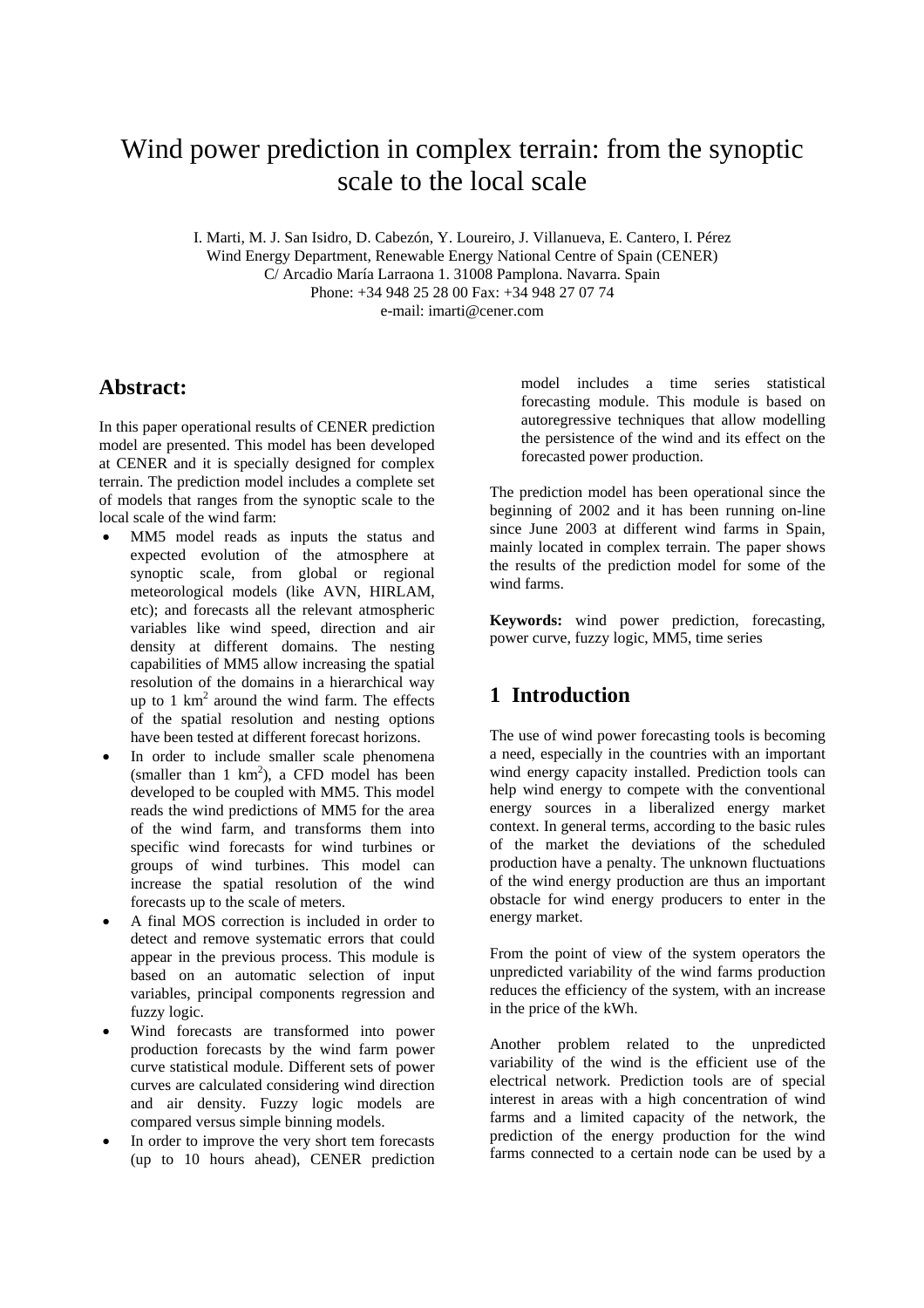grid manager to optimize the load of the network, minimizing the loses of energy.

In this context, the accuracy of the predictions is a critical point that determines the value of the forecasts. In the case of Spain, the majority of the wind farms are located in complex terrain. In general, wind forecasting in complex terrain is more difficult than in flat areas. In complex terrain local effects (topography and thermal effects) play an important role that cannot be solved completely by the meteorological forecast models.

One of the main limitations of numerical weather predictions is the spatial resolution of the grid that is used to solve the equations. This limitation causes that the effects having a characteristic dimension (spatial and temporal) smaller than the grid resolution cannot be solved explicitly. In the case of wind forecasts in complex terrain, the features of the terrain surrounding the area of the wind farm modify significantly the wind flow, and are not adequately considered in numerical weather predictions.

## **2 Description of the test case**



Figure 1. 3D map of Alaiz wind farm area.

Figure 1 shows the terrain characteristics where Alaiz wind farm is installed. The prediction model has been tested in several wind farms in Spain, for this paper Alaiz wind farm has been selected as test case. Alaiz is a mountainous area with steep slopes and big changes in the altitude. Figure 2 shows the spatial distribution of the ruggedness index (RIX) [1], this index represents the percentage of slopes steeper than 30%. It can be seen in figure 2, the RIX varies between 10% and 38%, being a clear indication of the high level of complexity of the terrain. Alaiz wind farm is situated in Navarra at the North-East of Spain, owned by Energía Hidroeléctrica de Navarra (EHN). It has 50 wind turbines (660 kW rated power). The average height above sea level is 1050



Figure 2. Spatial distribution of the ruggedness index (RIX).

Wind and power forecasts have been produced for the period 23/05/2003 – 31/10/2003. The wind measurements used for the test case come from a meteorological mast located in Alaiz wind farm. The anemometer and vane are located at 55m a.g.l.

# **3 Description of the prediction**  model

CENER prediction model has been designed to improve the quality of the wind and power production forecasts especially in complex terrain.

The prediction model has a modular design, including physical modules (MM5 and CFD) and statistical modules (MOS, wind farm power curve and time series forecast).

The prediction model uses as input data the numerical weather predictions (NWP) given by a global or regional model and the wind speed, temperature, pressure and power production measured at the wind farm. The mesoscale meteorological model MM5 uses the NWP as initial and boundary conditions and generates a high resolution wind forecasts in the area of the wind farm reaching up to 1 x 1  $km^2$  resolution. The CFD module reads the forecasted wind speed and direction of MM5 at different nodes and performs a very high resolution simulation of the wind flow over the wind farm, reaching a spatial resolution of meters. An advanced Model Output Statistics module (MOS)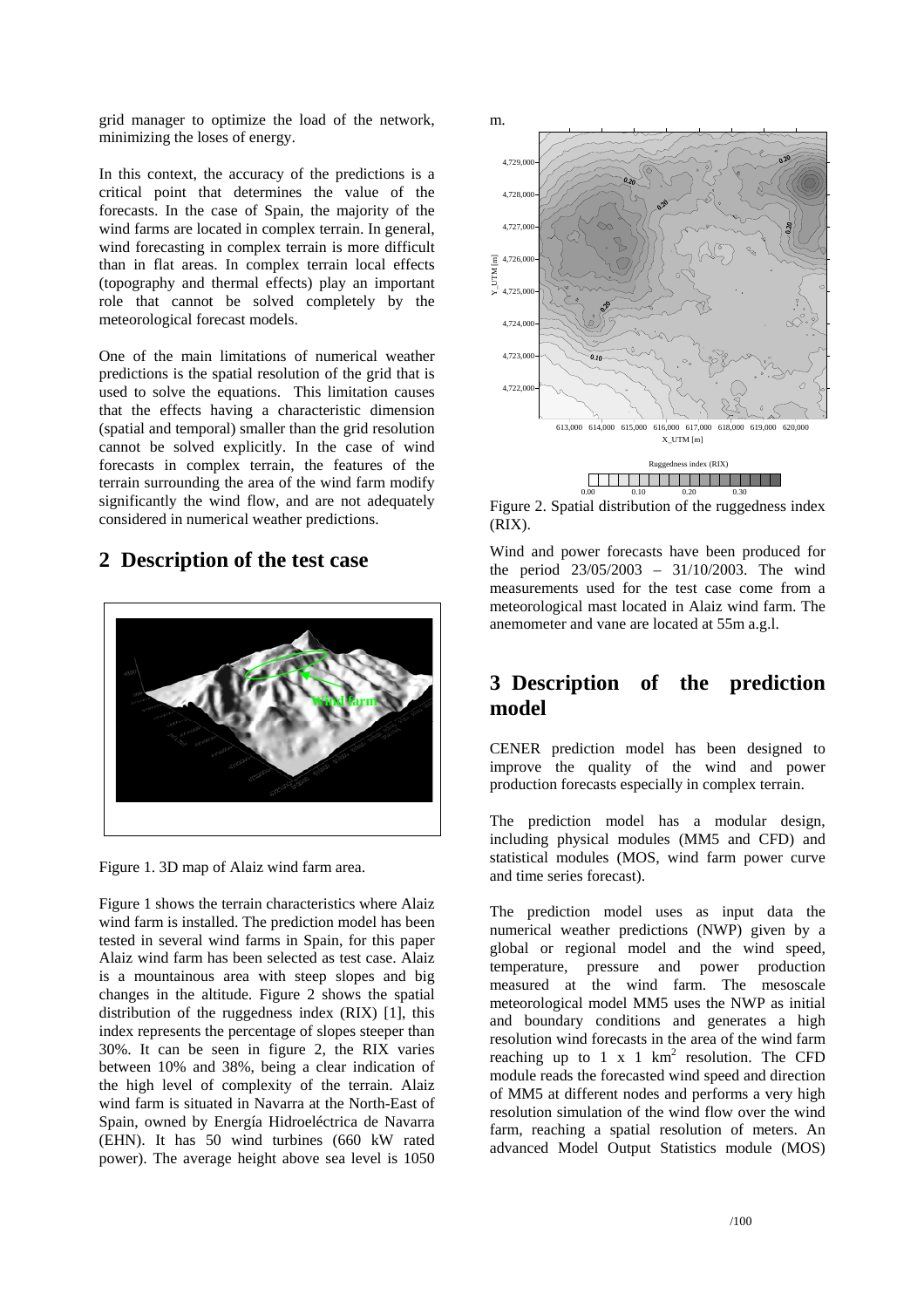improves even more the wind forecasts detecting and removing the systematic errors through a powerful



model structure.

statistical process that is based on historical wind predictions and simultaneous data. Finally, the wind forecasts are transformed into power forecasts through the wind farm power curve module. In parallel, the time series module generates a forecasts based only on wind and power productions measurements.

# **3.1 MM5**

MM5 is a numerical short-time prediction model; it is a well known model amongst meteorological modellers.

The version used corresponds to the Fifth-Generation of the known Mesoscale Model, it was developed between the University Pennsylvania State (PSU) and the National Center for Atmospheric Research (NCAR) from United States. The main aspects that can be relevant for the generation of wind forecasts are:

- Capability of multiple nesting with up to nine domains running at the same time and completely interacting in two-way. Two-way interaction means that the nest's input from the coarse mesh comes via its boundaries, while the feedback to the coarse mesh occurs over the nest interior.
- ¾ Non-hydrostatic Dynamic Formulation, which adds vertical acceleration that contributes to the vertical pressure gradient. This characteristic is especially important for wind simulations in complex terrain, where the vertical acceleration of the wind plays an important role.

independent forecast based on wind and power measurements of the wind farm; this statistical forecast reduces the errors for the first hours taking advantage of the persistence of the wind. Figure 3 shows CENER prediction model structure.

- $\triangleright$  Automatic initialization with bucket meteorological datasets (AVN global model, ECMWF global model, HIRLAM, etc.). And also MM5 allows four-dimensional data assimilation (FDDA) while the model is executed. Essentially FDDA makes the model run with forcing terms that "nudge" it towards the observations or analysis.
- $\triangleright$  This model incorporates the recently developed parameterizations schemes for the physics process related with: atmospheric radiation, clouds, precipitation, turbulence, cumulus, convection and surface fluxes.

The conditions used for the test case are:

- The wind farm's topography is represented in a terrain file generated at NCAR using a USGS (United States Geological Survey) database for terrain and land use. The resolution of the source terrain and land use data are: 111 Km, 56 Km, 19Km, 9Km, 4km and 1Km.
- ¾ Boundary conditions such as horizontal winds, temperature, pressure and moisture fields depend on a global model used to initialize MM5. In this case, the AVN global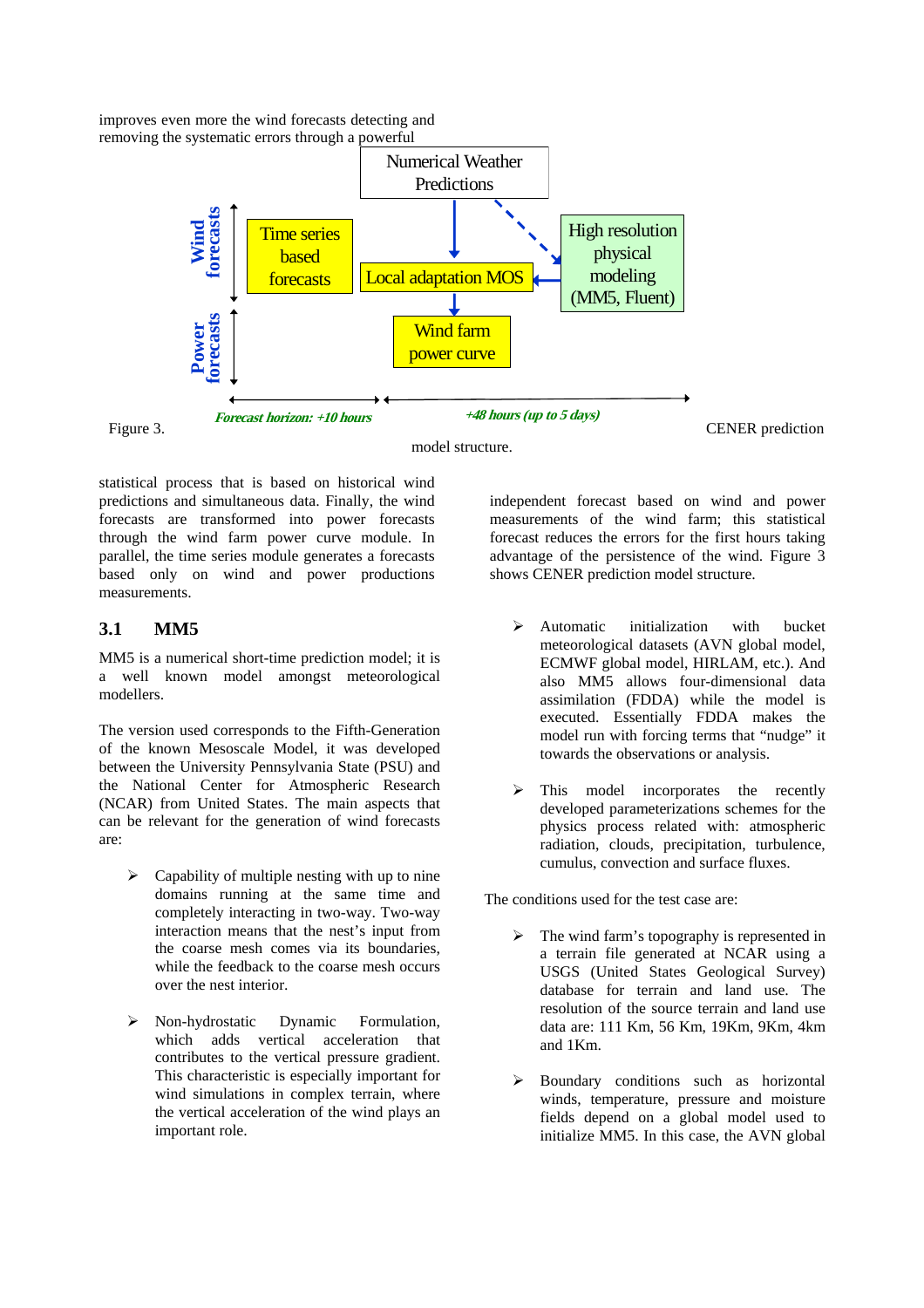model has been chosen, with 6 hour data and  $1^{\circ}x1^{\circ}$  grid.

- $\triangleright$  For these calculations, four domains have been nested, in order to obtain a fine grid in the last domain near to  $3x3 \text{ km}^2$ . These domains are centred in the Alaiz's wind farm. See the figure 4. The last domain has a dimension of 49x49 nodes.
- The four domains are nested as two-way. The nesting ratio is 3:1 between domains, in order to guarantee stability and convergence in the equations resolution.
- $\triangleright$  The model has been vertically interpolated in 23 sigma levels. Sigma surfaces near the ground follow the terrain, and the higherlevel sigma surfaces tend to approximate isobaric surfaces.

With the above conditions, the model has been run once per day for the test case during the period 23/05/2003 – 31/10/2003, using the boundary conditions from AVN model at 00 hours run. The results obtained have been 72 prediction horizons, each day.



Figure 4. Four nested domains centred in Alaiz's Wind Farm.



Figure 5. Simulating the wind profile for Alaiz's wind farm. Sample of vertical profile calculated by MM5: pressure levels, temperature profile and wind vector variations with height.

The results of the MM5 model for Alaiz test case are presented in the MOS section.

## **3.2 CFD**

The simulation of the wind flow over the area of the wind farm is carried out by a CFD model developed by CENER. This simulation takes into account the topography and roughness with a very high spatial resolution (some meters).

This CFD model has been coupled with MM5 and it takes as inputs the output of MM5 in the last domain  $(3 \times 3 \text{ km}^2)$ , the CFD model modifies the wind prediction for the area given by MM5.

The results of this model are presented in a different paper [2]

### **3.3 MOS**

The MOS module of the prediction model is designed to improve the wind forecasts statistically. Part of the errors that affect the forecasts are systematic, this means that they can be detected statistically. This MOS module is based on a principal components regression with a self-tuning algorithm.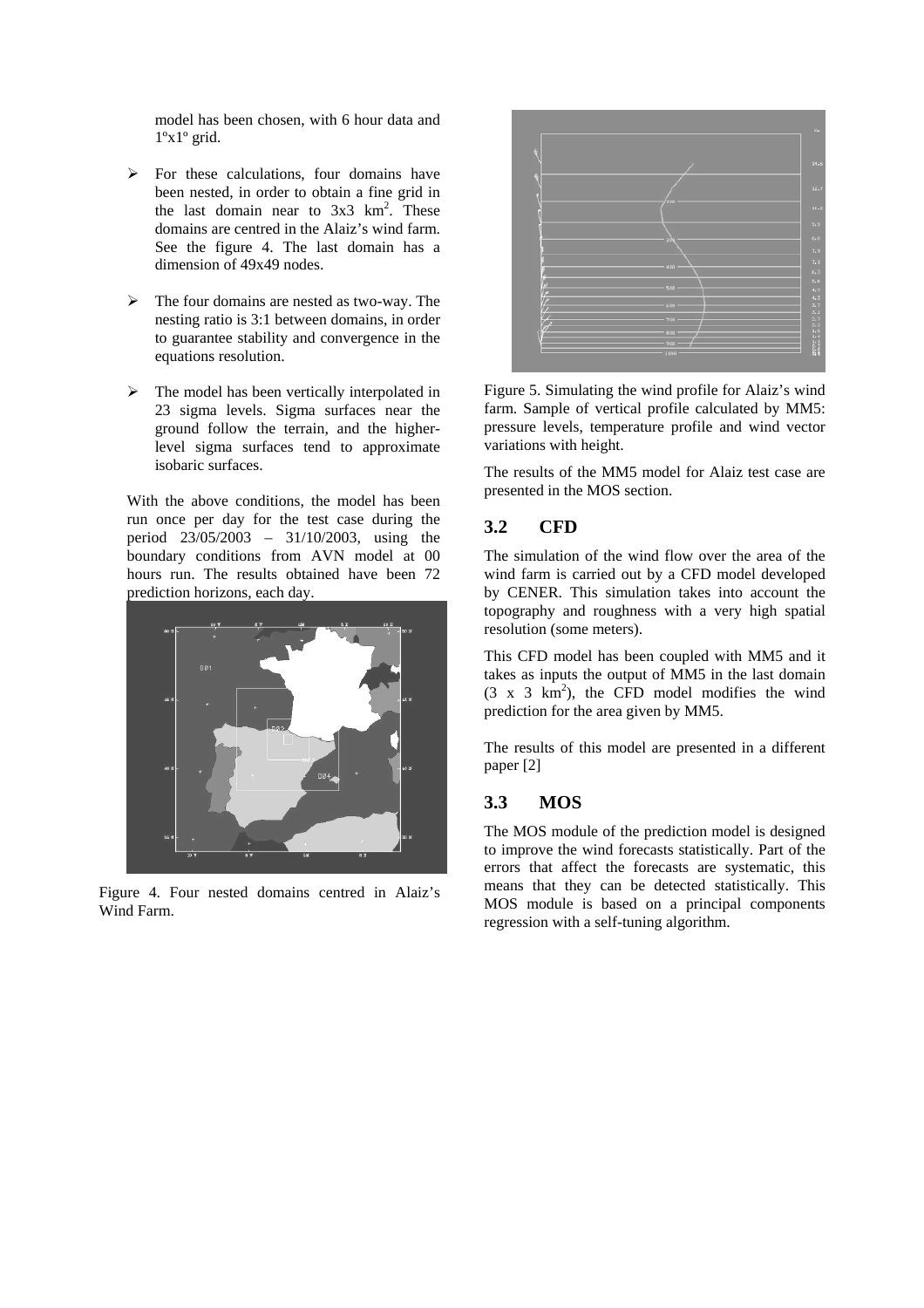

Figure 6: MOS structure.

A training period has been determined in order to fit MOS algorithms, and an independent validation period has been used to evaluate the results. This procedure avoids the overfitting problem. The training period was defined as the last three weeks of each month, and the validation period is the first week of each month (five weeks in total). All the results presented here correspond to the validation period.



Figure 7. Automatic selection of MM5 variables for the MOS corrections. Evolution of rmse and  $\mathbb{R}^2$  of wind speed forecasts for the 12 hours horizon.

After the MOS correction an improved wind forecasts is produced. The forecasts are made daily using AVN 00 run as input data to MM5, the forecast horizons are  $+01$  to  $+72$  hours.

The previous figure shows the rmse (root mean square error) and  $R^2$  (determination coefficient) evolution of the wind forecasts, in the automatic selection of MM5 variables for the MOS. This process searches the optimum set of MM5 output variables that allow the MOS module to detect and remove the systematic errors of the wind forecasts. The final set of variables

gives the minimum value of the rmse for the wind speed forecasts.



Figure 8. Rmse of wind speed forecasts obtained with MM5 and MM5+MOS for the validation period.



Figure 9.  $\mathbb{R}^2$  of wind speed forecasts obtained with MM5 and MM5+MOS for the validation period.

The previous graphs show the errors (rmse) and the determination coefficient  $R^2$  of the MM5 wind speed forecasts for the validation period, with and without the MOS corrections. It can be seen that the MOS corrections improve significantly the forecasts, reducing the rmse and increasing the  $R^2$  for every forecast horizon.

MM5 performance varies for the different horizons, since there is a single run of the model per day; this means that the diurnal variations of the wind are not yet well captured by MM5 in this area. Another explanation for the fluctuations of MM5 performance could be the effect of the boundary conditions over the last domain. MOS corrections smooth the fluctuations of the errors, giving a more homogeneous performance of the forecasts for all the horizons.

|                  | MM5               | $MM5+MOS$         |
|------------------|-------------------|-------------------|
| <b>RMSE</b> wind | $4.9 \text{ m/s}$ | $1.9 \text{ m/s}$ |
| speed forecasts  |                   |                   |
| $R^2$ wind speed | 0 27              | 0.75              |
| forecasts        |                   |                   |

Table 1. Rmse and  $R^2$  of wind speed forecasts. MM5/MOS. Average values for all the horizons (1-72 hours). Comparison between 10 m a.g.l. MM5 forecasts and 55m a.g.l. wind measurements, for the validation period.

A new MOS algorithm based on fuzzy logic is now under development.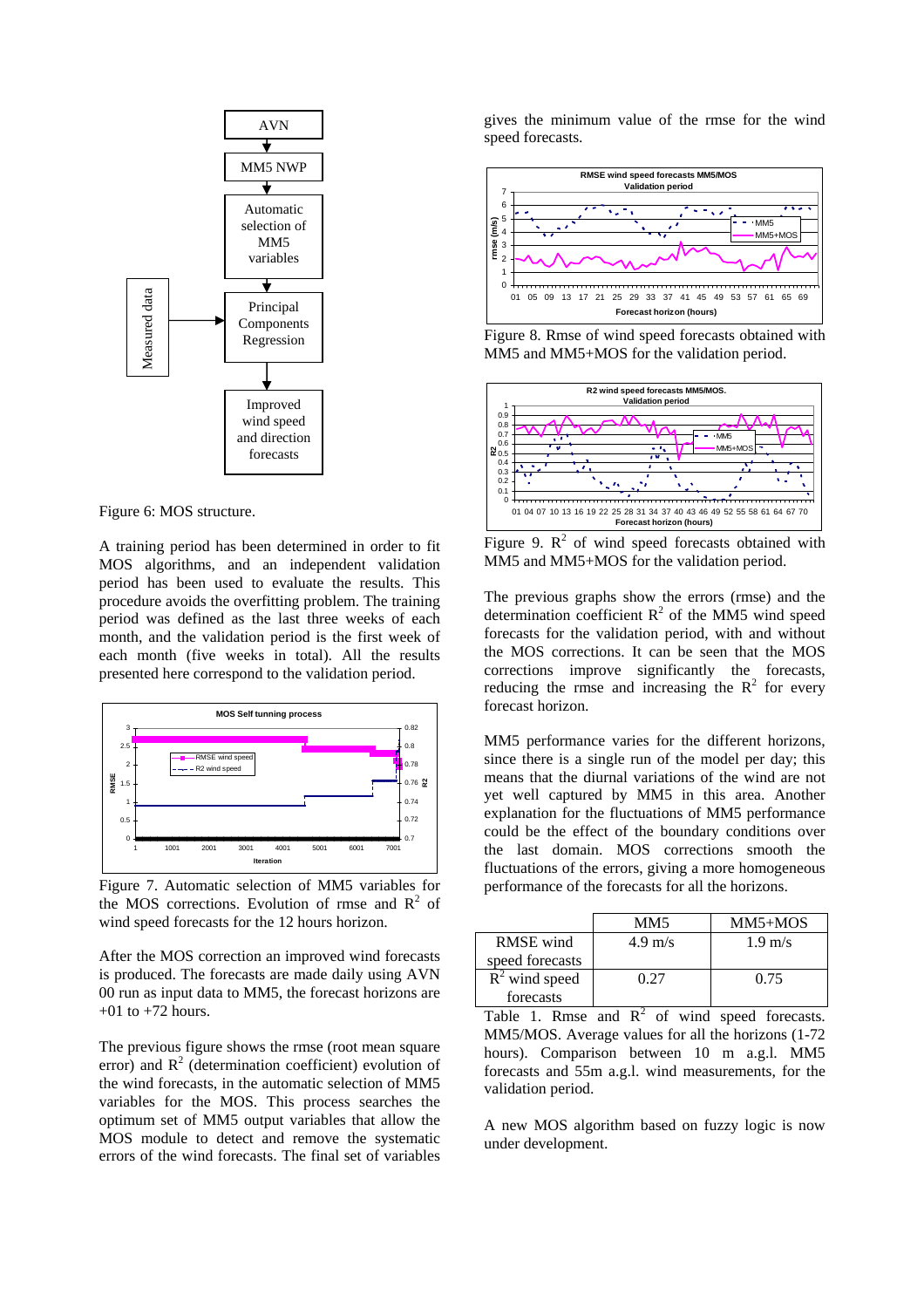#### **3.4 Wind farm power curve**

Power curve modelling allows the prediction of wind farm power for a predicted wind speed and direction. This modelling has been carried out by means of different methods based on statistical tools. Except for the last one, all the methods obtain as a result a matrix-shaped power curve in which the mean output power is obtained entering a certain wind direction and wind speed.

The interest of using different methods is based on the diverse situations related to available measurements at wind farms. In some cases there is only a global measure of power production and the wind at the meteorological station, in other cases there are more detailed measurements like individual power production and nacelle anemometers. The use of each method is conditioned on the availability of data, in general, the more data are available, the more accurate the results are because of the use of a more sophisticated model.

Power production, wind speed, wind direction, temperature and pressure data measured at Alaiz wind farm have been used to fit the models. For all the methods, a training period has been determined during which the models are fitted, and an independent validation period has been determined.

The general training period is Jan01-Aug01, and the general validation period is Sep01-Dec01. As these periods were conditioned to the availability of data, they changed in some cases. The number of wind speed bins and sectors for the definitive power curve was optimised during the modelling.

In order to avoid the effect of air density over the measurements, all wind speed and output power data were corrected by means of atmospheric pressure and air temperature. This correction was made according to IEC 61400-12 that depends on the kind of regulation (pitch controlled: correction over wind speed or stall regulated: correction over output power). The turbines installed in Alaiz are pitch regulated. A normalised wind speed was calculated for a standard density of 1.225 kg/m3.

Three parameters were used to evaluate power prediction during the validation period:

- Determination coefficient  $(R^2)$
- Root mean square error (rmse)
- Relative error to the wind farm nominal power

The tables 2 and 3 and figures 10 to 14 show for some models the training and validation period used as well as the three parameters explained above and the comparison between the real and the simulated power curves during the validation period.

Five models were tested:

- Model 1: Global power curve referred to the meteorogical mast.
- Model 2: Global power curve referred to the nacelle anemometers.
- Model 3: Cluster analysis to determine subsets of wind turbines. Cluster power curves referred to the nacelle anemometers.
- Model 4: Turbine power curves referred to the nacelle anemometers.
- Model 5: Fuzzy logic power curves.

Model 1: Global power curve referred to the meteorogical mast.

This model compares directly the global wind farm power to the normalised wind speed measured at the meteorological mast. All the measurements were filtered and singular points ignored in the analysis. A discretization for different number of sectors  $(4, 6, 8)$ , 12 and 16) and bin widths  $(0.5 \text{ and } 1 \text{ m/s})$  was made so that optimum results were obtained for 16 sectors and a bin width of 0.5 m/s. No data was available for air pressure and temperature during June 01 so this month could not be included in the training period for this model and for the subsequent ones.



Figure 10. Modelled and real power curves during the validation period for MODEL 1

As it was said before, a global power curve in a matrix form (sectors in rows-wind speed bins in columns) was obtained using the specified training period and taking a mean value for the wind farm power corresponding to each sector and wind speed bin. This power curve was applied for the validation period (Sep01-Dec01).

Model 2: Global power curve referred to the nacelle anemometers.

This second model uses wind speed measured at the nacelle anemometers assuming this is a more representative measurement around the area.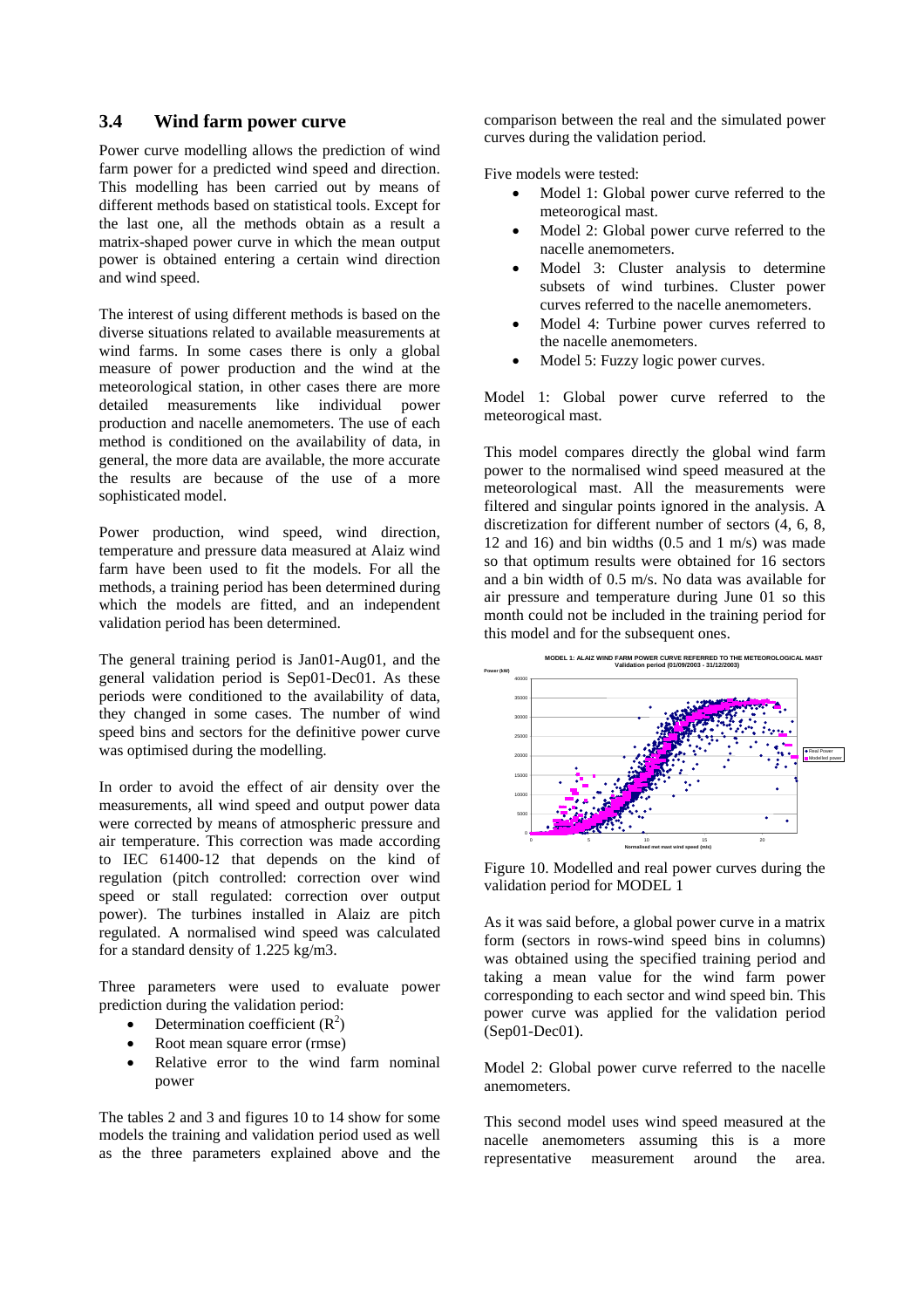

Figure 11. Modelled and real power curves during the validation period for MODEL 2

Unfortunately, these speeds were not measured in Alaiz since June 01 until 13 December 01 so that the validation period was reduced to the 2nd half of December 01.

The available nacelle wind speeds were filtered, averaged for the whole period and synchronized again to the wind direction at the meteorological mast and global output power. The table 2 shows an improvement on the results. The validation period is not the same; therefore the comparison between model 1 and the other ones could be considered only in a qualitative way.

Model 3: Cluster analysis to determine subsets of wind turbines. Cluster power curves referred to the nacelle anemometers



Figure 12. Dendrogram of the cluster analysis.

Once tested that nacelle anemometers gave better results, a new method was employed in order to adjust different power curves to different turbine subsets. These subsets were formed by means of a cluster analysis applied to the power data of every turbine so that a group of turbines was obtained attending to production homogeneities criteria. Five turbine subsets were obtained after the cluster analysis based

on hierarchical clustering and complete links (maximum distances between groups). Figure 12 shows the dendrogram, it identifies the groups of wind turbines with homogeneous behaviour. From this point, a similar method to the one explained above was carried out so that five different power curves were developed from averaged nacelle wind speeds corrected by density, wind direction measured at the meteorological mast and cluster output power. These curves were applied during the validation period in order to get a predicted power output for each cluster. By adding these cluster productions, a global wind predicted power was obtained and compared to real data. The table 2 below shows a new improvement in terms of rmse.

Model 4: Turbine power curves referred to the nacelle anemometers

An extreme case derived from the previous model consists of obtaining different power curves for every turbine instead of making groups, and applying the same process as explained above. This modifiedmodel 3 uses normalised nacelle wind speed, meteorological mast wind direction and turbine output power. Once filtered, these measurements produced a power curve for each turbine, which was applied later over the validation period.



Figure 13. Modelled and real power curves during the validation period for MODEL 4

The output power for this period was added in order to get the global wind farm power so that it was compared to real output power. The table 2 below shows a new small decrease in rmse to 632 kW (1.91% of the nominal wind farm power).

#### Model 5: Fuzzy logic power curves

Fuzzy logic statistical tool defines input variables (normalised wind speed, wind direction and optionally other variables like air pressure and air temperature) and an output variable (wind farm power) by means of membership functions and finds proper transfer functions for relating them. As in the previous models, fuzzy logic method fits these functions for a training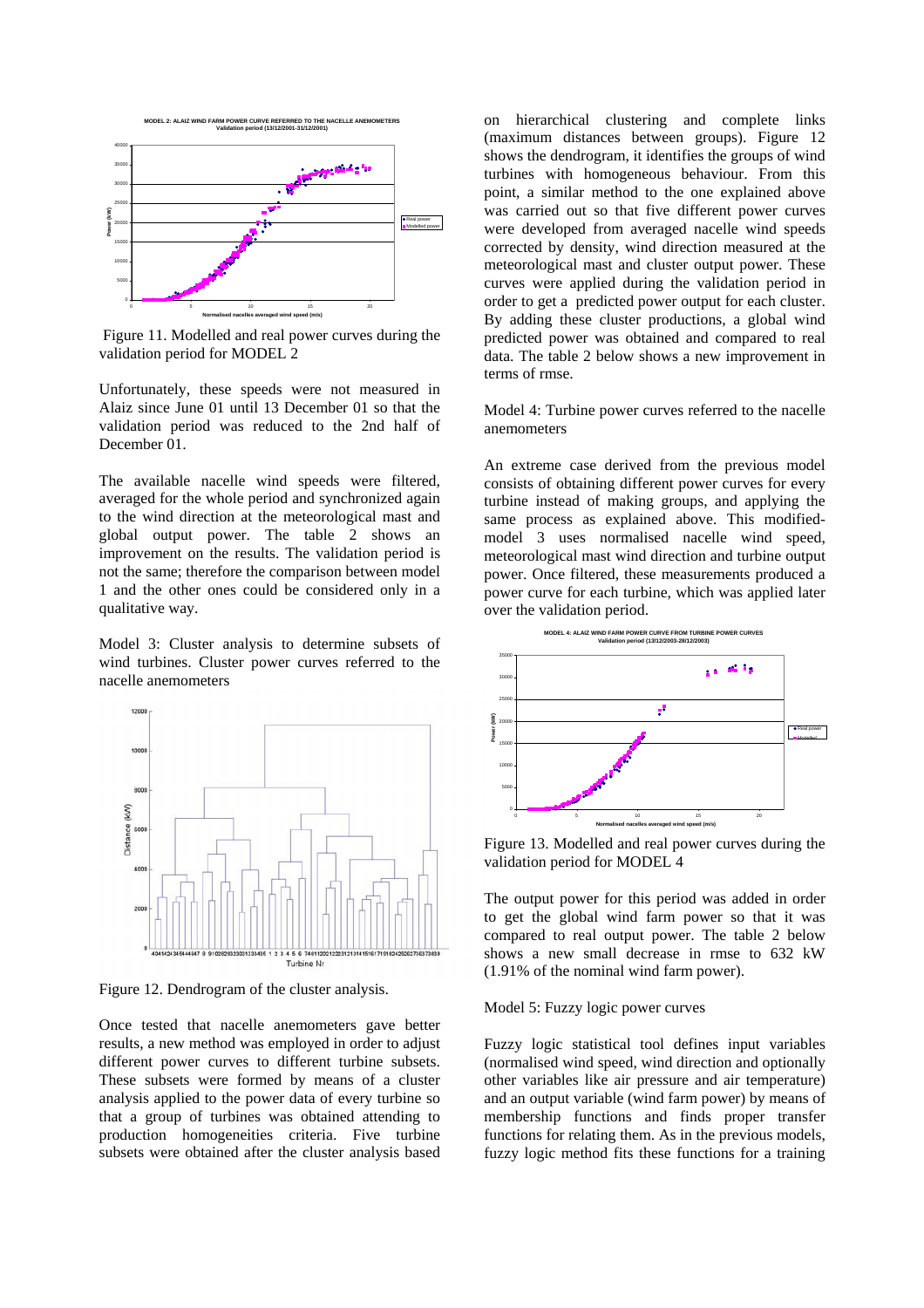period attending to minimum rmse criteria and applies them during the validation period giving as a result the simulated power which is compared to real power.



Figure 14: a. Evolution of rmse with the number of iterations, b. Predicted power vs measured power during the validation period, c. Modelled power curve vs real power curve during the validation period

A certain number of iterations is needed to get the optimal fitting so that there is a critical number of them from which an improvement in terms of rmse is not expected (see figure 14a). As it can be observed, rmse between modelled and measured power is minimum at approximately 80 iterations. From this point, rmse fluctuates considerably and no improvement is observed.



Figure 15: Transfer functions between wind speeddirection and output power (fuzzy logic power curve)

Fuzzy logic model was applied to two groups of data:

• Wind farm data: averaged nacelle wind speed, meteorological mast wind direction and wind farm power. An only transfer function is obtained for this case (see figures 14 and 15).

• Wind turbine data: turbine nacelle wind speeds, meteorological mast wind direction and wind turbine power. Fuzzy logic is applied separately to every turbine to get different transfer functions one for each wind turbine.

Figure 14 also shows the time evolution for the modelled and measured power as well as their corresponding power curves during the validation period. The fitting for both series is accurate with a high degree of explanation of the measures by the model.

Sample The next tables show the results obtained for all the models for  $R^2$  and rmse. The results for the fuzzy logic model are separated for both groups of data explained above.

| Model Nr.                                           | Training<br>period                   | Validation<br>period | R <sub>2</sub> | rmse<br>(kW) | rmse<br>(% ) |
|-----------------------------------------------------|--------------------------------------|----------------------|----------------|--------------|--------------|
| 1 Global<br>power curve,<br>met. mast               | $Jan01-$<br>May01<br>Jul01-<br>Sep01 | $Oct01-$<br>Dec01    | 0.947          | 2863         | 8.65         |
| 2 Global<br>power curve,<br>nacelle<br>anemometers  | $Jan01-$<br>May01                    | $2nd$ half<br>Dec01  | 0.995          | 851          | 2.68         |
| 3 Cluster<br>power curve,<br>nacelle<br>anemometers | $Jan01-$<br>May01                    | $2nd$ half<br>Dec01  | 0.996          | 673          | 2.11         |
| 4 Turbine<br>power curve,<br>nacelle<br>anemometers | $Jan01-$<br>May01                    | $2nd$ half<br>Dec01  | 0.996          | 632          | 1.91         |

Table 2:  $R^2$  and rmse of the wind farm power curves (without prediction) for the linear models (1 to 4).

|                                 | Model Nr. 5       | Tr.<br>period        | Val.<br>period | Nr<br>iterations | R <sub>2</sub> | rmse<br>% |
|---------------------------------|-------------------|----------------------|----------------|------------------|----------------|-----------|
| curves<br>Wind<br>farm<br>power |                   |                      |                | 5                | 0.9979         | 2.44      |
|                                 | $Jan01-$<br>May01 | 2nd<br>half<br>Dec01 | 20             | 0.9980           | 2.40           |           |
|                                 |                   |                      | 70             | 0.9982           | 2.29           |           |
|                                 |                   |                      | 100            | 0.9984           | 2.21           |           |
|                                 |                   |                      | 200            | 0.9984           | 2.19           |           |
|                                 |                   |                      | 300            | 0.9984           | 2.19           |           |
| Fuzzy logic<br>Wind<br>turb.    | $Jan01-$<br>May01 | 2nd<br>half<br>Dec01 | 5              | 0.9982           | 1.78           |           |
|                                 |                   |                      | 20             | 0.9982           | 1.78           |           |
|                                 |                   |                      | 100            | 0.9989           | 1.56           |           |
|                                 |                   |                      |                | 300              | 0.9989         | 1.53      |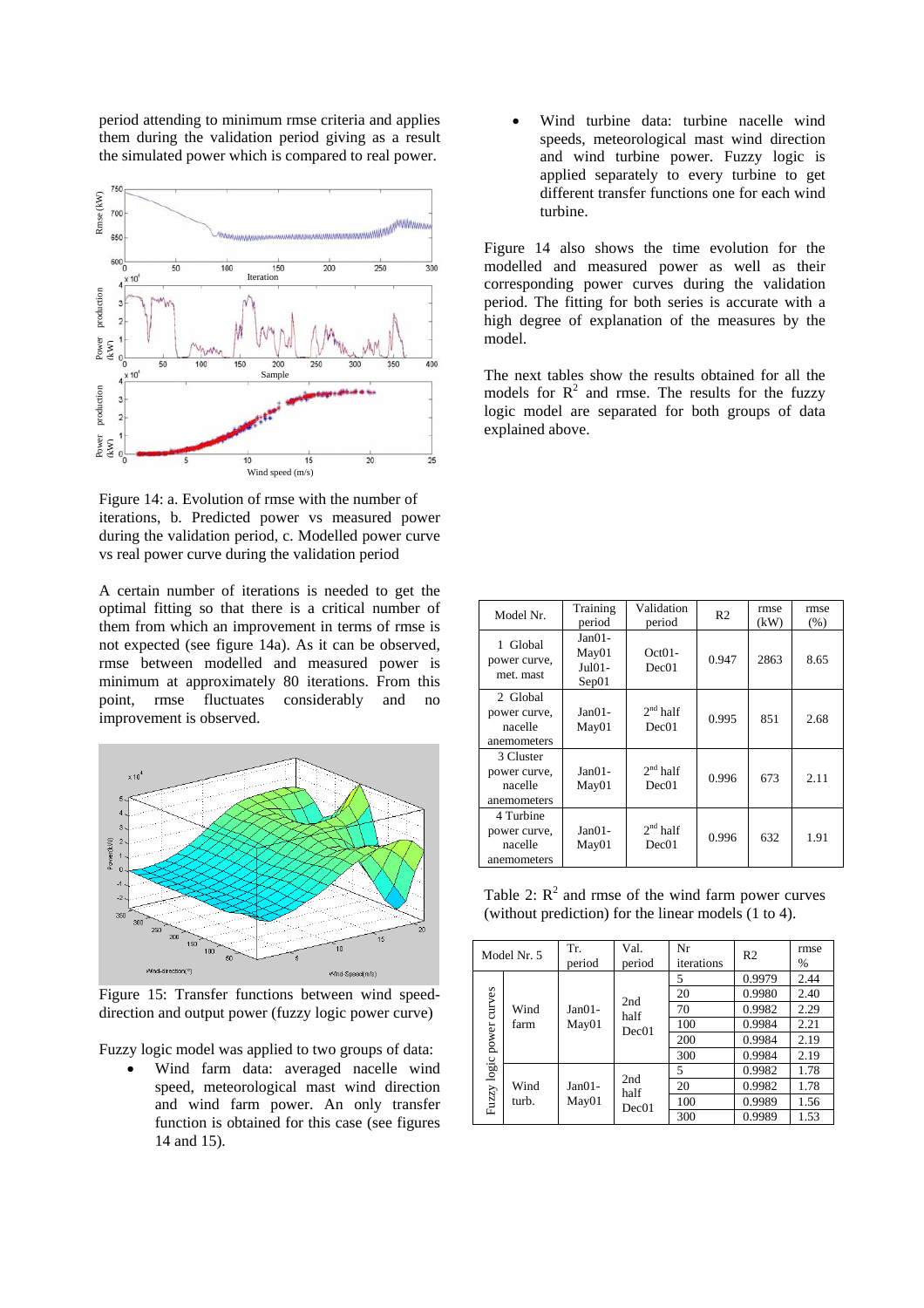Table 3:  $R^2$  and rmse of the wind farm power curves (without prediction) for the non-linear model (fuzzy logic).

#### **3.4.1 Power production forecasts**

The first wind farm power curve model has been coupled with MM5 and the MOS system to generate power production forecasts at the test case.



Figure 16: Structure of the prediction model used to generate power production forecasts at the test case.

Only the first model of wind farm power curve has been tested, this means that an improvement of the power production forecasts can be achieved when the fuzzy logic power curve model is tested.

Figure 17 shows the rmse and  $R^2$  of the power production forecasts for the test case during the validation period.



Figure 17:  $R^2$  and rmse of the power production forecasts for every forecast horizon and for the validation period.

|                        | $MM5+MOS+Power curve 1$ |
|------------------------|-------------------------|
| RMSE power             | 14% nominal power       |
| production forecasts   |                         |
| $R^2$ power production |                         |

| forecasts |                                                        |
|-----------|--------------------------------------------------------|
|           | Table 4: Rmse and $R^2$ of power production forecasts. |

MM5+MOS+Wind farm power curve 1. Average values for all the horizons (1-72 hours). Results for the validation period.



Figure 18. Power production forecasts vs measurements during the validation period. +12 hours horizon. Pmed is measured power, Ppred is predicted power.



Figure 19. Power production forecasts vs measurements during the validation period. +24 hours horizon.

The previous graphs represent the measured power production of the wind farm and the predictions of the model for the validation period. The measures are different because there is only one forecast per day. It can be seen that the tendencies are well captured by the model as well as the amplitude.

#### **3.5 Time series forecast**

A time series model is a useful tool in order to characterize and forecast the behaviour of any time series in the first prediction horizons. In these horizons normally this kind of model presents better results than the ones obtained based on a meteorological model as MM5.

The models based on time series, both linear and nonlinear, predict the behaviour of the time series using only the empirical data. The absence of information about the evolution of the atmosphere at synoptic scale implies that the forecasts calculated with time series models are good only for short forecast horizons. For that reason, the optimum prediction can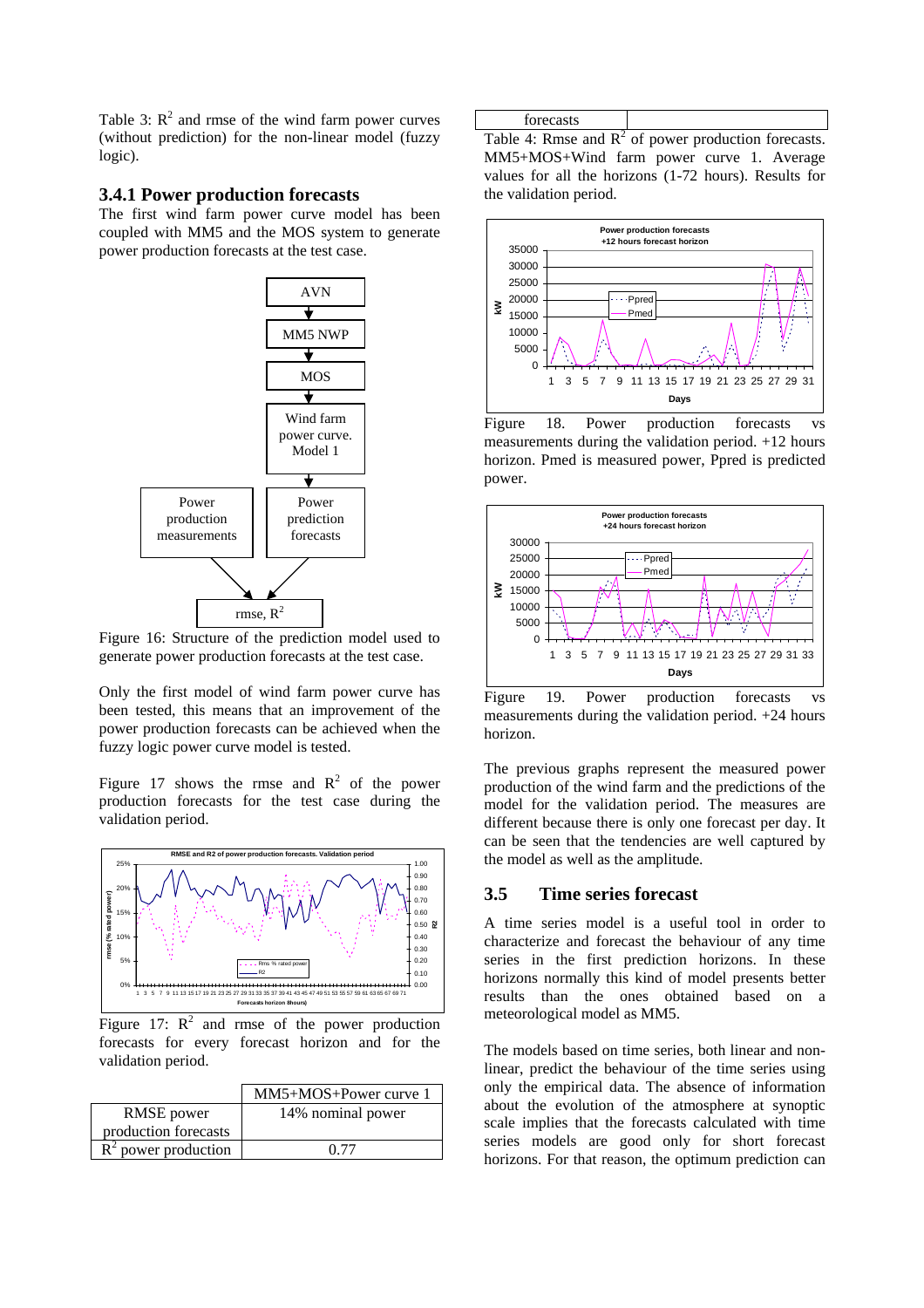be obtained by the combination of the meteorological forecasts (like MM5) and the time series ones.

It is possible to use the time series models in two ways in order to generate power production forecasts:

- 1. Forecast the wind field (velocity and direction) and use the wind farm power curves to transform wind the wind predictions into power production forecasts.
- 2. Forecast the power production directly, using power production data as the main time series

The time series model used is an ARMA model [\(1\)](#page-9-0) considering the time series as stationary [6]. This is the general formulation of the model:

$$
Z_{t} = \sum_{j=1}^{p} \phi_{j} Z_{t-j} + \sum_{j=0}^{q} \psi_{j} a_{t-j}
$$
 (1)

Where

- $\{\phi_i\}$  corresponds to the autorregresive parameters, whose general order is *p.*
- $\{\psi_i\}$  refers to the moving-average parameters, whose general order is *q*.
- $\{a_t\}$  is a white noise series, a random and independent series that is normally distributed.

The orders of the best fitted model can be estimated through the shape of the autocorrelation function [\(2\)](#page-9-1) and the partial autocorrelation function [\(3\)](#page-9-2).

$$
\rho_k = \frac{E[(z_t - \mu)(z_{t-k} - \mu)]}{\sqrt{E[(z_t - \mu)^2 (z_{t+k} - \mu)^2]}} = \frac{E[(z_t - \mu)(z_{t+k} - \mu)]}{\sigma_z^2}
$$
(2)

$$
P_{k} = \frac{Cov[(Z_{t} - Z_{t})(Z_{t+k} - Z_{t+k})]}{\sqrt{Var(Z_{t} - \tilde{Z}_{t})}\sqrt{Var(Z_{t+k} - \tilde{Z}_{t+k})}}
$$
  

$$
\tilde{Z}_{t+k} = \phi_{1}Z_{t+k-1} + \phi_{2}Z_{t+k-2} + \dots + \phi_{k-1}Z_{t+1}
$$
 (3)

The following step in the process of fitting a model is the parametric estimation of the coefficients. They can be estimated resolving the *Yule-Walker* equations [\(4\)](#page-9-3), taking into account the orders of the model.

$$
\rho_k = \phi_1 \rho_{k-1} + \phi_2 \rho_{k-2} + \dots + \phi_p \rho_{k-p}
$$
  

$$
k \ge q+1
$$
 (4)

An important step to adequate the model to the data is to look for possible hidden periodicities. Usually, it is made using *Fourier analysis*, either through harmonics analysis or through spectral analysis with variable window. But the wind velocity is so fluctuant than this kind of analysis is not sufficient to eliminate these fluctuations. In this case it is preferable to carry out a filtering of the data through non-parametric wavelets analysis.

*Wavelet Analysis* is a relative new technique to analyse the time series in time-frequency domains. The wavelet analysis is able to detect the signal and the noise that are behind of the measured data. In this way, this kind of analysis is optimum to pre-process whichever time series previous to adjust a stochastic model. This methodology allows removing the noise from measurement data while preserving the features of the signal. [7, 8]

After the wavelets filtering, two linear models ARMA have been estimated: one of them for the wind velocity data and the other for the wind farm power production. Both of them correspond to an autorregresive model of order 1.

<span id="page-9-0"></span>The parametric estimation has been carried out solving the Yule-Walker equations, the obtained optimized parameter for the wind velocity is  $\phi_v = 0.9910$ , and the corresponding parameter for the wind power  $\phi_y = 0.9432$ . The best lineal model for the velocity is presented in [\(5\)](#page-9-4), and it can be seen the equation [\(6\)](#page-9-5) for the power.

<span id="page-9-4"></span>
$$
v(t) = 0.9910 v(t-1) + \varepsilon(t)
$$
\n(5)

<span id="page-9-5"></span>
$$
p(t) = 0.9432 \ p(t-1) + \varepsilon(t)
$$
\n(6)

<span id="page-9-1"></span>The previous models have been used to estimate the forecasts for the different prediction horizons, from 1 to 24 hours. The validation results are presented for each prediction horizon. In order to characterise the performance of the time series models, two parameters have been calculated for each model: the root mean square error (rmse), and the determination coefficient

<span id="page-9-2"></span> $R^2$  between the forecasts and the measured data.

Figure 20 shows the rmse for the wind speed and figure 21 shows the relative rmse to the nominal power. As it can be seen, this error parameter increases with the forecast horizon, following a logarithmic function for both velocity and power.

<span id="page-9-3"></span>The determination coefficients between forecasts and measurements for the different horizons are shown in the figure 22; they decrease as the forecast horizon increases following an exponential function. It is also remarkable that the numerical value of this parameter is very similar for the wind speed predictions and power production predictions obtained by the time series models.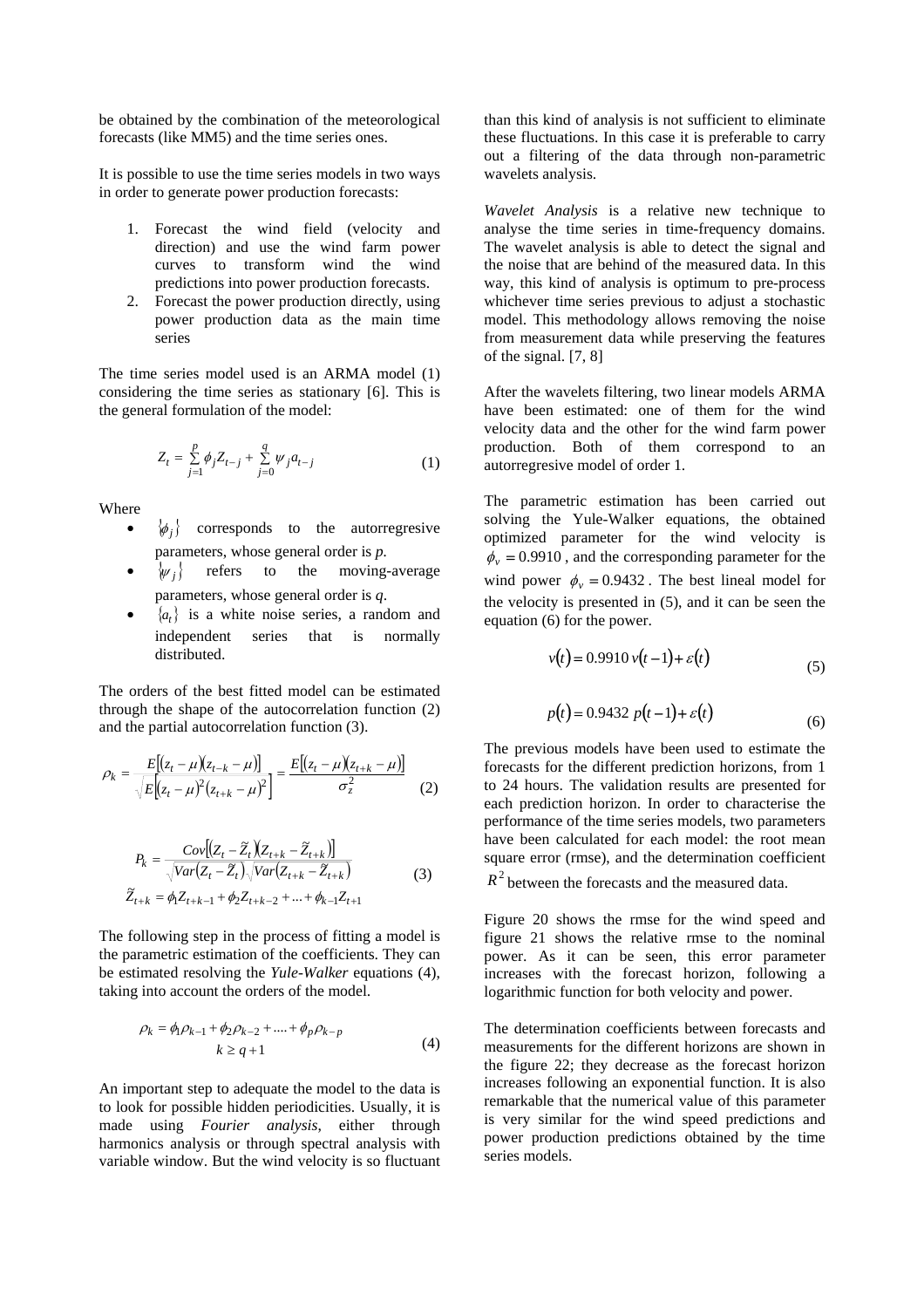

Figure 20: Root mean square error between the AR model and wind speed measurements, forecast horizons between 1 and 24 hours.



Figure 21: Root mean square relative to the wind farm nominal power, forecast horizons between 1 and 24 hours.



Figure 22:  $R^2$  coefficient of the fitted model for wind velocity and for the wind power, forecast horizons between 1 and 24 hours.

According to the results obtained with the time series model, it can be seen that the first 3 or 4 hours forecasts are improved by the use of the time series when they are compared to the predictions calculated with MM5+MOS.

# **3.6 Conclusions**

CENER prediction model has been tested in a complex terrain wind farm. All the modules included in the model have been tested individually, showing that a high quality power prediction can be obtained.

The simulation of the wind farm can be done with a high level of precision by means of the developed power curve models. The error of this simulation is below 2% of the installed capacity.

As it has been shown, the main error source is the wind forecast. MM5 predictions have been calculated using a nested domain configuration, being the last one a high resolution domain  $(3 \times 3 \text{ km}^2)$  in order to improve the quality of the wind predictions. With this configuration and the use of the advanced MOS module, the errors of the wind speed forecasts are below 2 m/s in average (rmse).

The combination of MM5 forecasts with the MOS corrections and the wind farm power curve gave an accurate prediction of the wind farm power production. The average error of the power production is 14% of the wind farm nominal power (rmse), with a high level of correlation (determination coefficient  $R^2$  $= 0.77$  in average).

The validation period used is relatively short (5 weeks) although it is homogeneously distributed